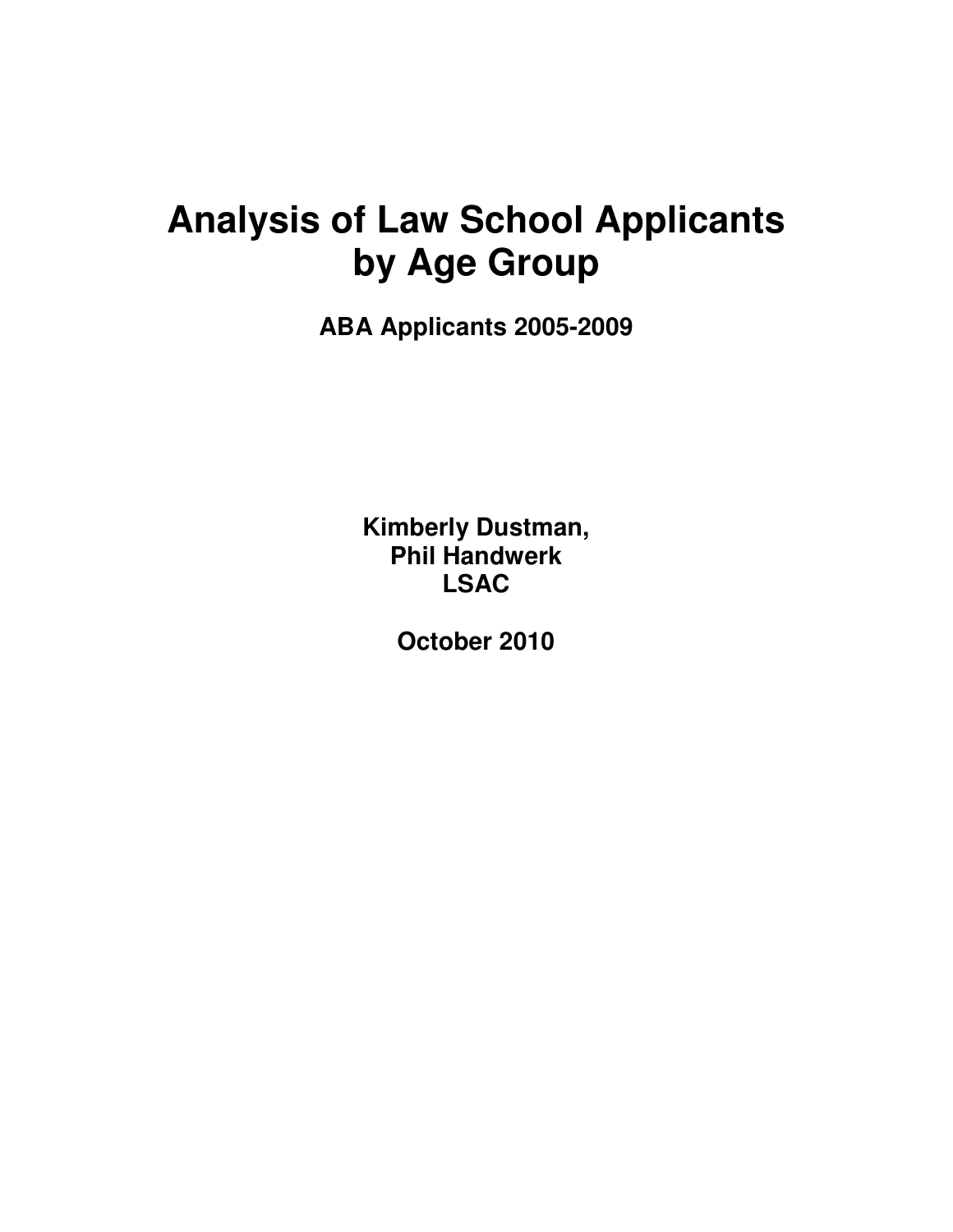## **Introduction**

LSAC is committed to providing comprehensive information about the admission process to support law school decision-making. The following study, which is an updated version of the 2007 study by the same name, examines the age of ABA law school applicants (regardless of term) from 2005 to 2009. In addition to depicting applicant ages by time period, the study reports on applicant ages by gender, ethnicity<sup>1</sup>, academic credentials, and admission decisions.

This study does not consider whether the applicant had applied to law school in previous years. Prior research has found that about one in five of all ABA applicants for 2009 had applied in at least one of the preceding four years.

## **Key Findings**

 $\overline{a}$ 

- The age distribution of applicants changed little from 2005 to 2009. About half of the applicants each year were between the ages of 22 and 24. Nearly one in five were over the age of 30, with 5 percent being 40 or older.
- 2009 was the first year in the study in which there was an overall increase in applicants.
- The number of applicants in each gender-by-age category increased in 2009, with the largest increase being males aged 25 to 29.
	- $\circ$  In 2009, males made up the majority of applicants over 25; females comprised the majority of applicants 24 and under.
- The number of applicants in all but one ethnicity-by-age category increased in 2009 (Hispanics aged 25-29 decreased by 31 applicants).
	- o White applicants were the majority for each age group in 2009.
	- $\circ$  For each ethnicity in 2009, the greatest percentage of applicants was between the ages of 22 and 24.
- Typically, the older the applicant:
	- $\circ$  the greater the likelihood the applicant was black;
	- $\circ$  the longer it had been since he or she completed undergraduate education. However, one in five 2009 applicants over the age of 30 applied to law school within three years of earning a bachelor's degree.
	- $\circ$  the lower both the median LSAT score and number of applications. Subsequently, there was a greater likelihood of not being admitted. The majority of applicants over 30 were not accepted anywhere.
	- $\circ$  the more likely the *admitted* applicant chose not to matriculate.

 $1$  The ethnic group "Hispanic" comprises individuals of Hispanic/Latino, Chicano/Mexican American, and Puerto Rican ancestry.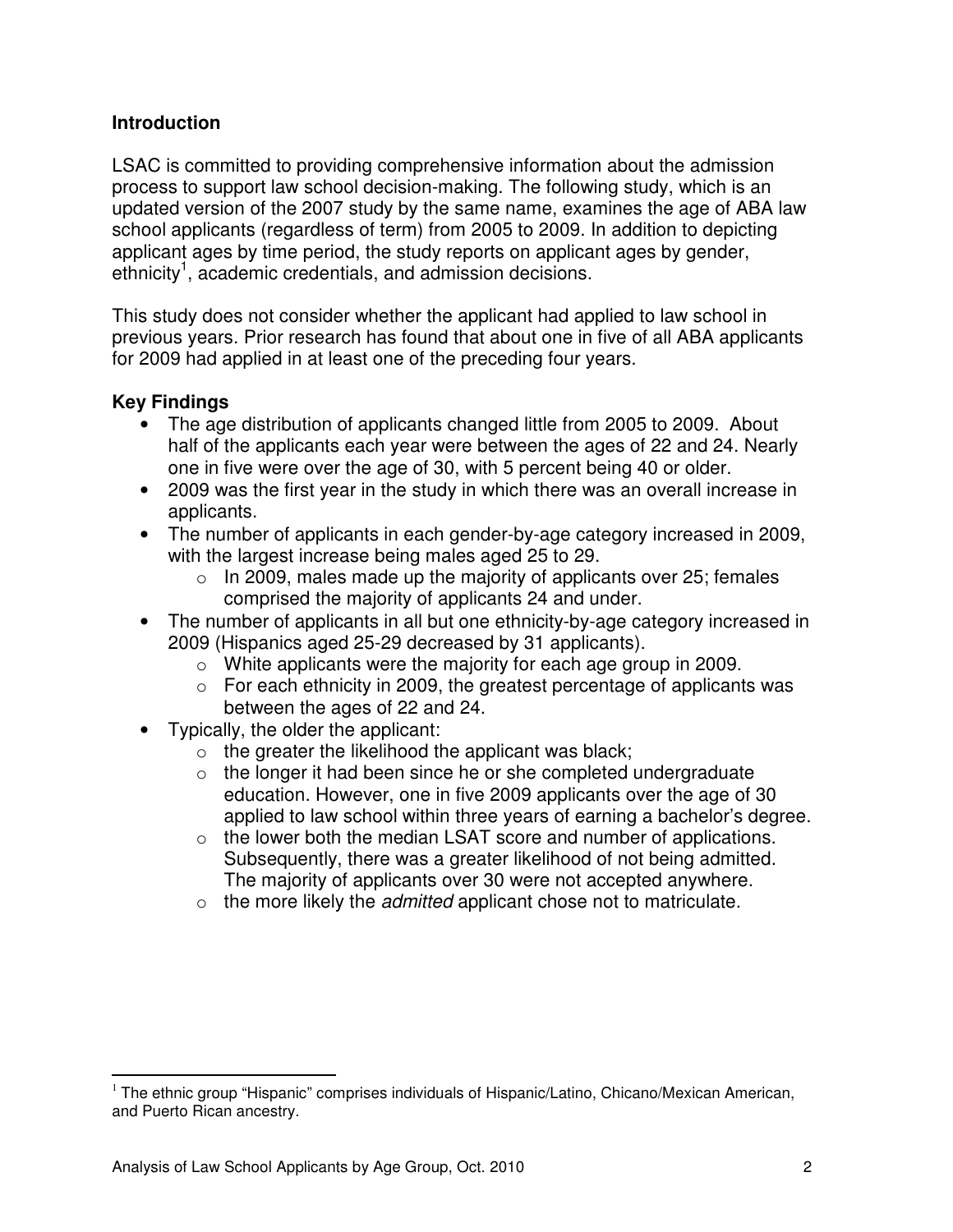

Number of Applicants by Age 2005-2009

|           |        |        | - - 20 - |        |        |  |
|-----------|--------|--------|----------|--------|--------|--|
|           | 2005   | 2006   | 2007     | 2008   | 2009   |  |
| 21& Under | 4,539  | 4,298  | 4,041    | 3,880  | 3,988  |  |
| $22 - 24$ | 47,298 | 44,817 | 42,853   | 41,921 | 43,011 |  |
| $25 - 29$ | 27,791 | 25,622 | 24,637   | 24,662 | 26,102 |  |
| $30 - 39$ | 13,620 | 11,901 | 10,890   | 10,785 | 11,635 |  |
| $40+$     | 5,258  | 4,813  | 4,321    | 4,510  | 4,515  |  |
|           |        |        |          |        |        |  |
| Total     | 98,506 | 91,451 | 86,742   | 85,758 | 89,251 |  |
|           |        |        |          |        |        |  |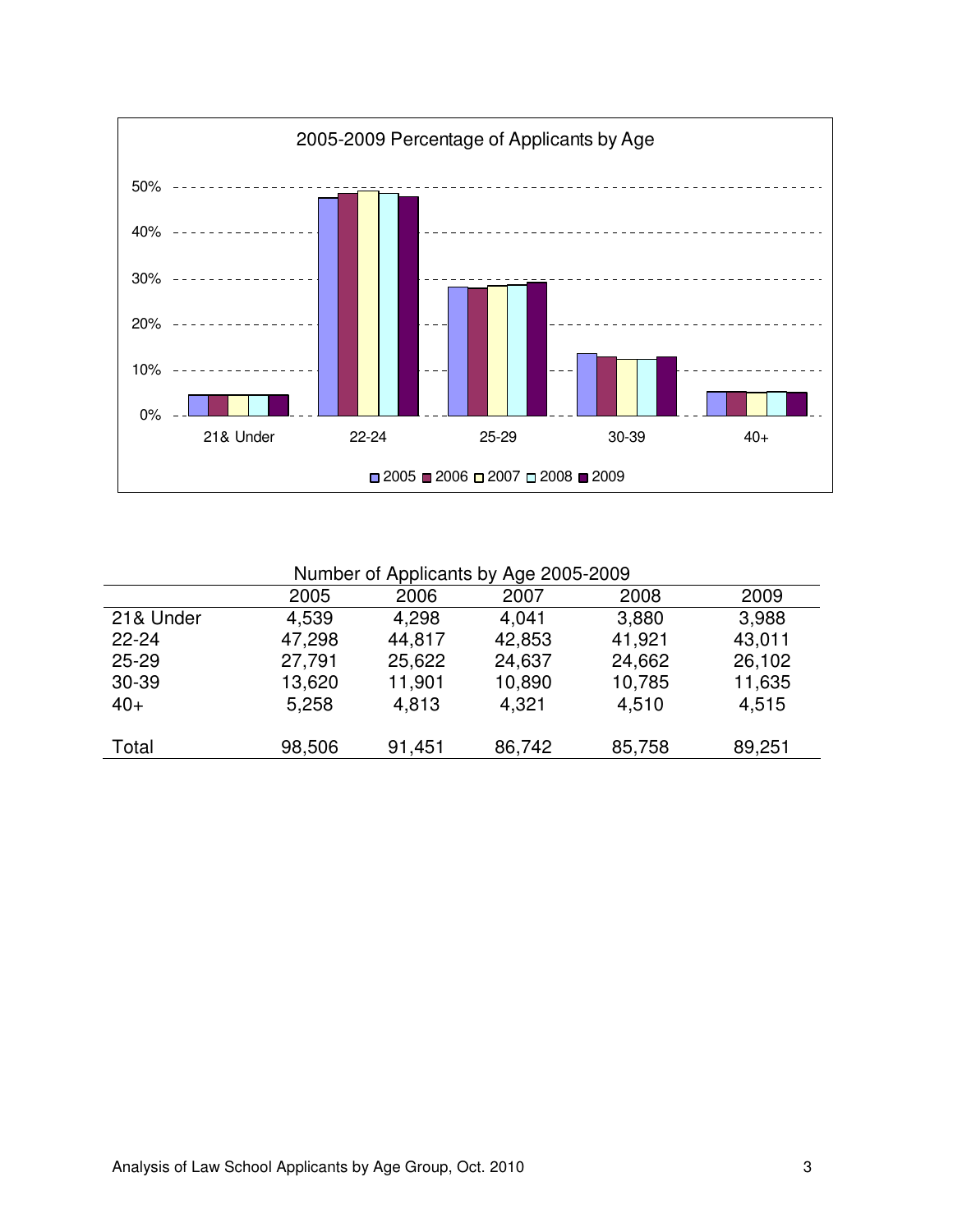

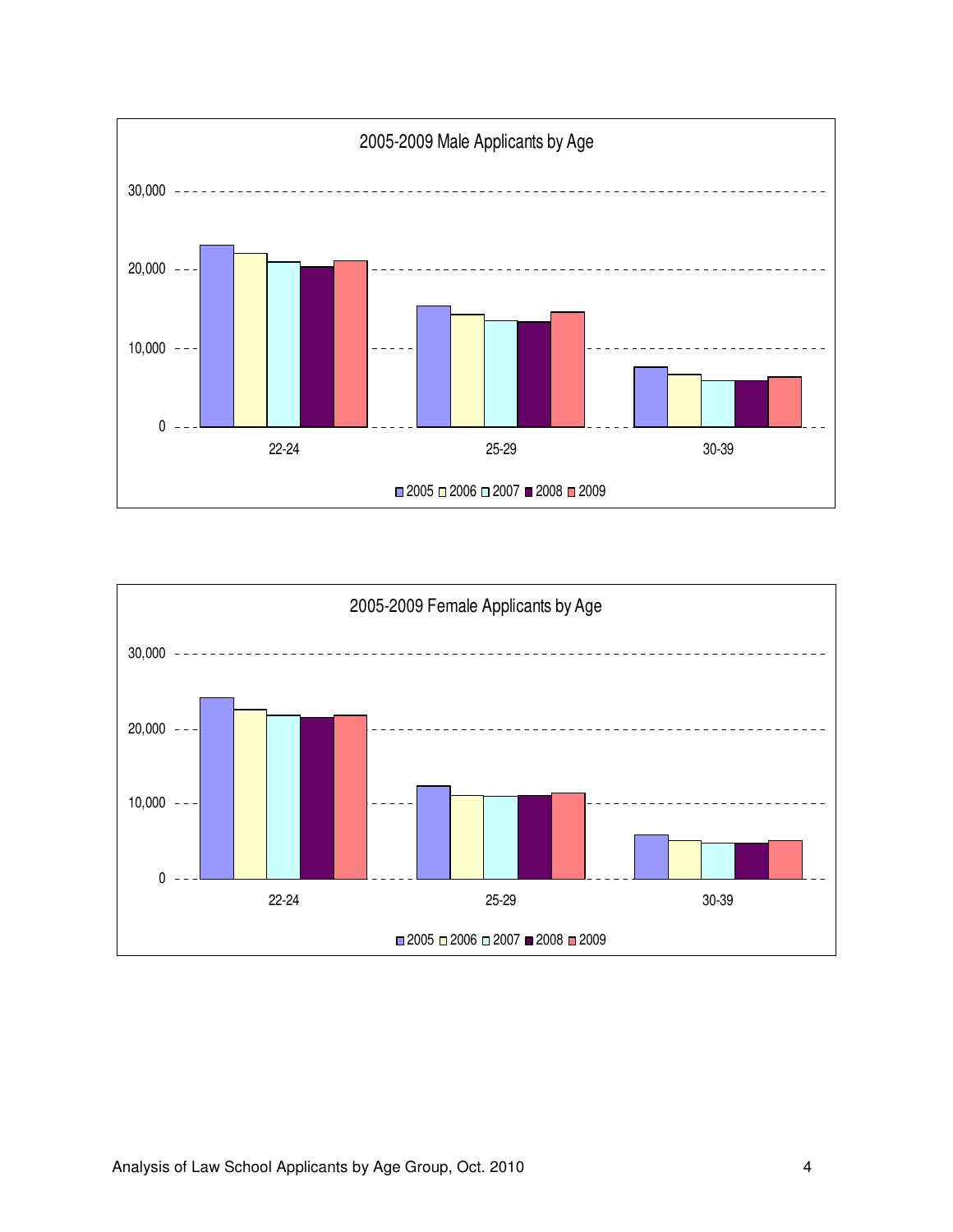

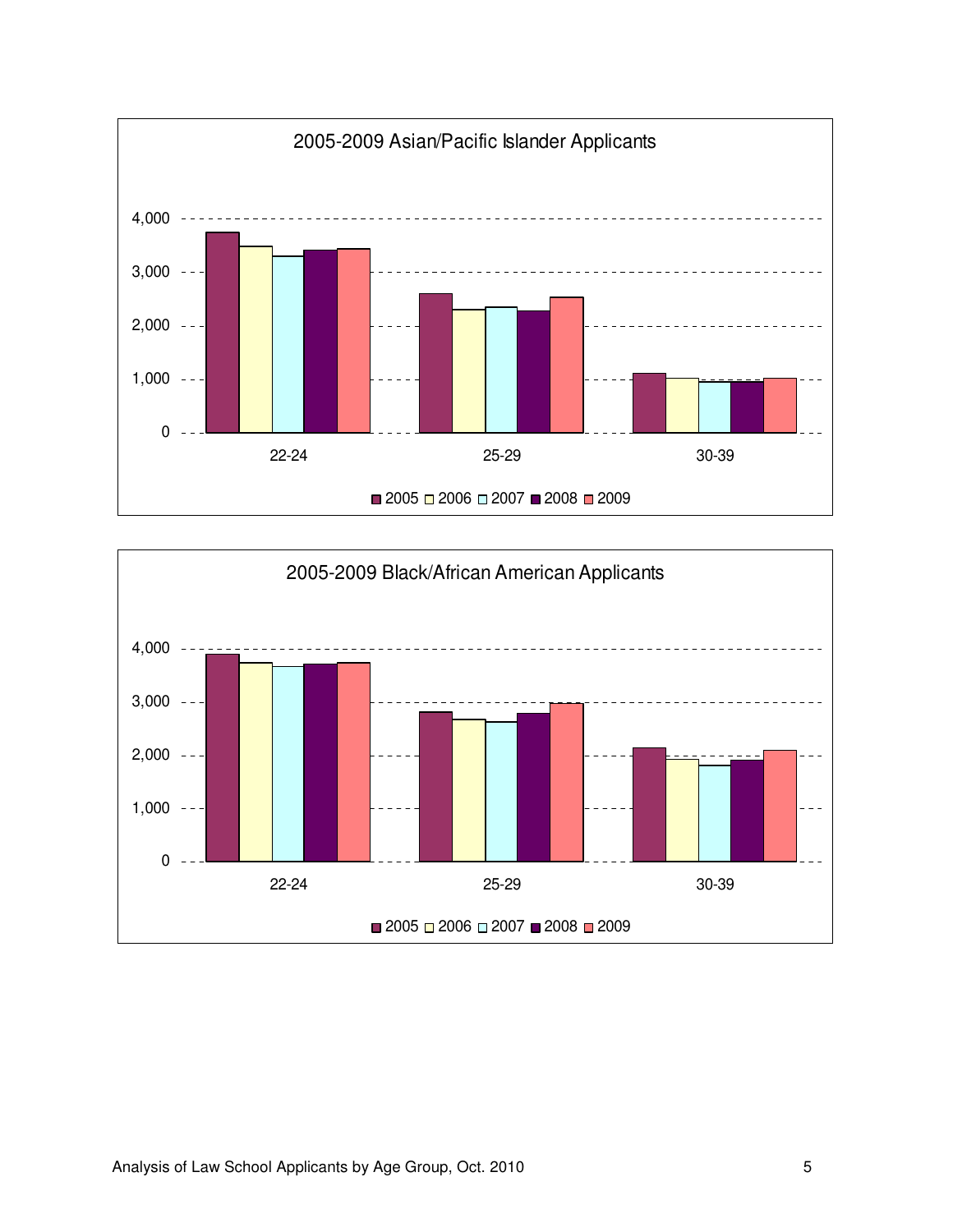

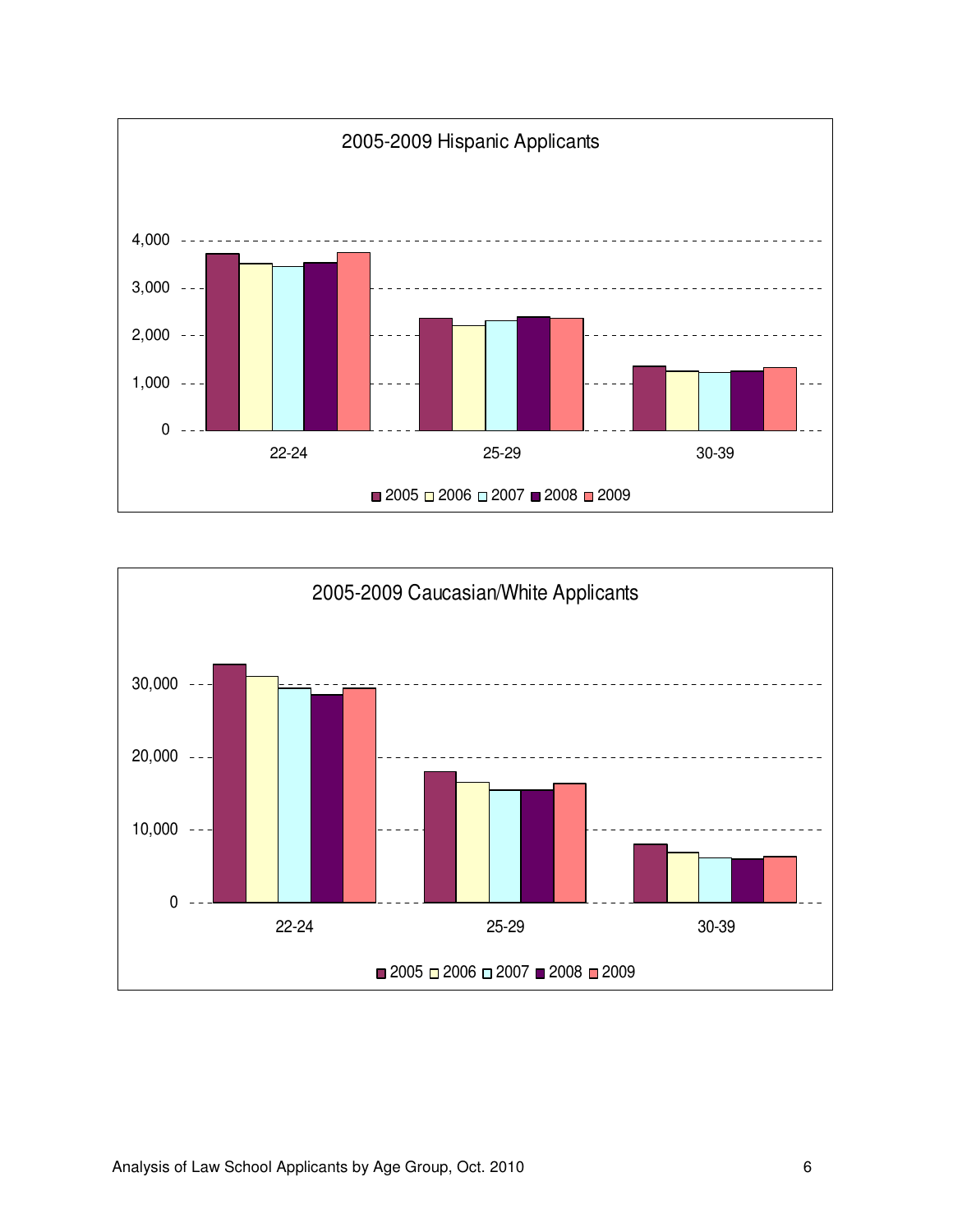| 2009 Liminuty of Applicants by Age |       |       |             |         |  |
|------------------------------------|-------|-------|-------------|---------|--|
| 21& Under                          |       |       |             | $40+$   |  |
| $0\%$                              | $1\%$ | $1\%$ | $1\%$       | $1\%$   |  |
| 13%                                | 8%    | 10%   | 9%          | 6%      |  |
| 11%                                | 9%    | 12%   | 19%         | 25%     |  |
| 62%                                | 71%   | 65%   | .58%        | 58%     |  |
| 7%                                 | 6%    | 6%    | 7%          | 6%      |  |
|                                    |       |       | 22-24 25-29 | - 30-39 |  |



2009 Ethnicity of Applicants by Age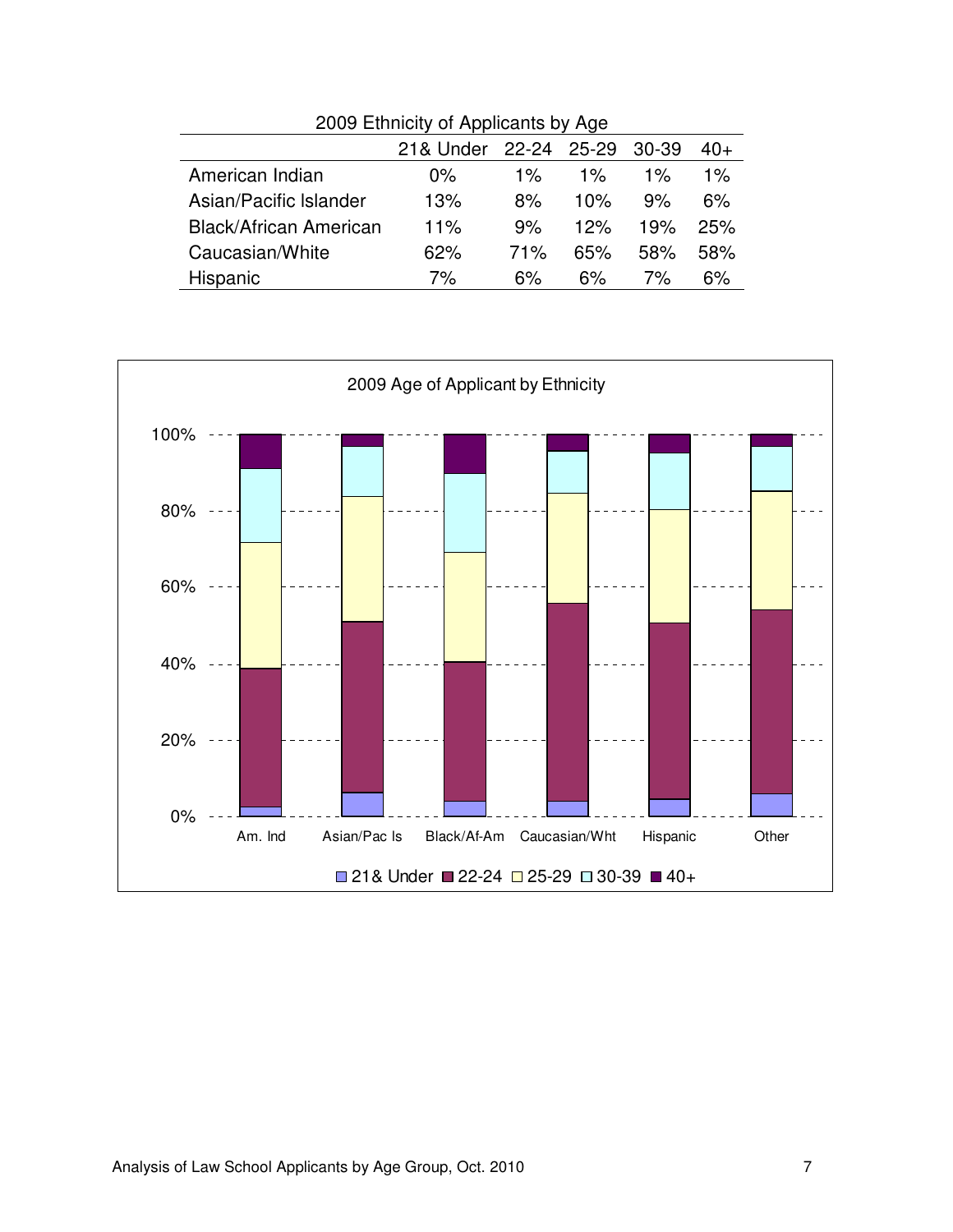

## 2009 Age Group Median LSAT and Number of Applications

| Age Group  |     | Median LSAT Median # of Applications |
|------------|-----|--------------------------------------|
| 21 & Under | 155 |                                      |
| $22 - 24$  | 154 | 6                                    |
| $25 - 29$  | 153 |                                      |
| 30-39      | 149 | 2                                    |
| $40+$      | 144 |                                      |